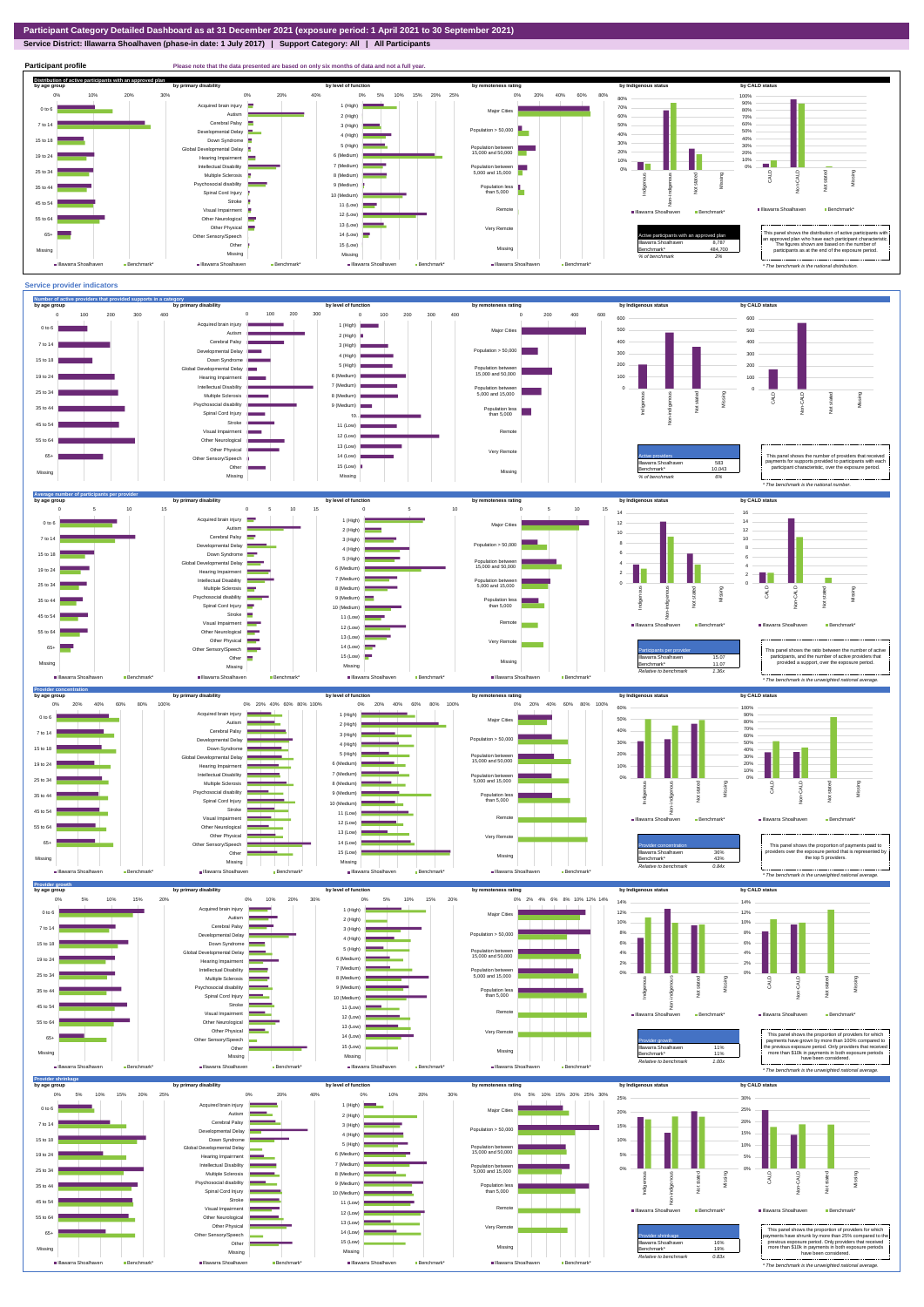**Service District: Illawarra Shoalhaven (phase-in date: 1 July 2017) | Support Category: All | All Participants**



|                                | Active participants with          |                                | <b>Participants</b> | Provider      | Provider           | Provider        | Total plan     |                         |             | Outcomes indicator on | Has the NDIS helped with |
|--------------------------------|-----------------------------------|--------------------------------|---------------------|---------------|--------------------|-----------------|----------------|-------------------------|-------------|-----------------------|--------------------------|
| <b>Support category</b>        | approved plans                    | <b>Active providers</b>        | per provider        | concentration | arowth             | shrinkage       | budgets (\$m)  | Payments (\$m)          | Utilisation | choice and control    | choice and control?      |
| Core                           |                                   |                                |                     |               |                    |                 |                |                         |             |                       |                          |
| Consumables                    | 5.533                             | 177                            | 31.3                | 60%           | 6%                 | 9%              | 6.5            | 4.4                     | 68%         | 59%                   | 76%                      |
| <b>Daily Activities</b>        | 5.115                             | 226                            | 22.6                | 61%           | 12%                | 12%             | 150.7          | 128.4                   | 85%         | 57%                   | 77%                      |
| Community                      | 5.739                             | 163                            | 35.2                | 60%           | 10%                | 20%             | 73.9           | 46.5                    | 63%         | 55%                   | 76%                      |
| Transport                      | 4.059                             | 21                             | 193.3               | 92%           | 0%                 | o<br>0%         | 8.8            | 9.5                     | 108%        | 53%                   | 77%                      |
| Core total                     | 7.613                             | ------<br>347                  | 21.9                | ------<br>58% | <br>12%            | 14%             | 239.8          | 188.8                   | 79%         | -----<br>58%          | ------<br>75%            |
|                                |                                   |                                |                     |               |                    |                 |                |                         |             |                       |                          |
| <b>Capacity Building</b>       |                                   |                                |                     |               |                    |                 |                |                         |             |                       |                          |
| Choice and Control             | 6,082                             | 134                            | 45.4                | 67%           | $\bullet$<br>$0\%$ | $\bullet$<br>3% | 4.5            | 4.6                     | 101%        | 58%                   | 74%                      |
| <b>Daily Activities</b>        | 8.388                             | 244                            | 34.4                | 61%           | 7%                 | 14%             | 45.0           | <b>Contract</b><br>27.2 | 60%         | 58%                   | 75%                      |
| Employment                     | 524                               | 41                             | 12.8                | 87%           | 5%                 | 33%             | 4.3            | 3.0<br>m                | 69%         | 44%                   | 74%                      |
| Relationships                  | 1.273                             | 68<br><b>Contract</b>          | 18.7                | 69%           | 7%                 | 11%             | 6.1            | 3.3                     | 53%         | 20%                   | 71%                      |
| Social and Civic               | 1,305<br><b>Contract</b>          | 65<br><b>Contract Contract</b> | 20.1                | 62%           | 0%                 | 19%             | 2.7            | 0.9                     | 32%         | 55%                   | 74%                      |
| Support Coordination           | 3.979                             | 168                            | 23.7                | 51%           | 6%                 | 12%             | R <sub>5</sub> | 7.2                     | 82%         | 54%                   | 75%                      |
| <b>Capacity Building total</b> | 8.586                             | 375                            | <br>22.9            | 51%           | <br>8%             | 15%             | .<br>72.8      | 46.7                    | 64%         | <br>58%               | -------<br>75%           |
|                                |                                   |                                |                     |               |                    |                 |                |                         |             |                       |                          |
| Capital                        |                                   |                                |                     |               |                    |                 |                |                         |             |                       |                          |
| Assistive Technology           | <b>Contract Contract</b><br>1.867 | 127                            | 14.7                | 57%           | 20%                | 29%             | 10.5           | 6.1                     | 58%         | 64%                   | 79%                      |
| Home Modifications             | 671<br>$\sim$                     | 46                             | 14.6                | 74%           | 13%                | 13%             | 3.8            | 2.2                     | 58%         | 46%                   | 81%                      |
| <b>Capital total</b>           | 2.079                             | 148                            | 14.0                | 48%           | 21%                | 24%             | 14.3           | 8.3                     | 58%         | 61%                   | 79%                      |
| Missina                        | $\sim$                            |                                | 0.0                 | 0%            | 0%                 | 0%              | 0.0            | 0.0                     | 0%          | 0%                    | 0%                       |
| All support categories         | 8,787                             | 583                            | 15.1                | 53%           | 11%                | 16%             | 326.9          | 243.8                   | 75%         | 58%                   | 74%                      |

Note: Only the major support categories are shown.<br>Note: Capacity Building total individual Wellbeing, Home Living and Lifelong Learning although these support categories are not shown.<br>Note: A utilisation rate may be abov

| <b>Indicator definitions</b>                                                                                                                        |                                                                                                                                                                                                                                                                                                                                                                                                                                                                                                                                                                                                                                                                                                                                                                                                                 |
|-----------------------------------------------------------------------------------------------------------------------------------------------------|-----------------------------------------------------------------------------------------------------------------------------------------------------------------------------------------------------------------------------------------------------------------------------------------------------------------------------------------------------------------------------------------------------------------------------------------------------------------------------------------------------------------------------------------------------------------------------------------------------------------------------------------------------------------------------------------------------------------------------------------------------------------------------------------------------------------|
| Active participants with approved plans                                                                                                             | Number of active participants who have an approved plan and reside in the service district / have supports relating to the support category in their plan.                                                                                                                                                                                                                                                                                                                                                                                                                                                                                                                                                                                                                                                      |
| <b>Active providers</b><br><b>Participants per provider</b><br><b>Provider concentration</b><br><b>Provider growth</b><br><b>Provider shrinkage</b> | Number of providers that received payments for supports provided to participants within the service district / support category, over the exposure period.<br>Ratio between the number of active participants and the number of active providers.<br>Proportion of provider payments over the exposure period that were paid to the top 10 providers.<br>Proportion of providers for which payments have grown by more than 100% compared to the previous exposure period. Only providers that received more than \$10k in payments in both exposure periods have been considered.<br>Proportion of providers for which payments have shrunk by more than 25% compared to the previous exposure period. Only providers that received more than \$10k in payments in both exposure periods have been considered. |
| <b>Total plan budgets</b><br><b>Payments</b><br><b>Utilisation</b>                                                                                  | Value of supports committed in participant plans for the exposure period.<br>Value of all payments over the exposure period, including payments to providers, payments to participants, and off-system payments (in-kind and Younger People In Residential Aged Care (YPIRAC)).<br>Ratio between payments and total plan budgets.                                                                                                                                                                                                                                                                                                                                                                                                                                                                               |
| Outcomes indicator on choice and control<br>Has the NDIS helped with choice and control?                                                            | Proportion of participants who reported in their most recent outcomes survey that they choose who supports them.<br>Proportion of participants who reported in their most recent outcomes survey that the NDIS has helped with choice and control.                                                                                                                                                                                                                                                                                                                                                                                                                                                                                                                                                              |
|                                                                                                                                                     | The green dots indicate the top 10 percentile of service districts / support categories when ranked by performance against benchmark for the given metric. In other words, performing relatively well under the given metric.<br>The red dots indicate the bottom 10 percentile of service districts / support categories when ranked by performance against benchmark for the given metric. In other words, performing relatively poorly under the given metri                                                                                                                                                                                                                                                                                                                                                 |
|                                                                                                                                                     | Note: A higher score is considered to be 'good' performance under some metrics. For example, a high utilisation rate is a sign of a functioning market where participants have access to the supports they need.<br>For other metrics, a lower score is considered to be 'good' performance. For example, a low provider concentration is a sign of a competitive market.                                                                                                                                                                                                                                                                                                                                                                                                                                       |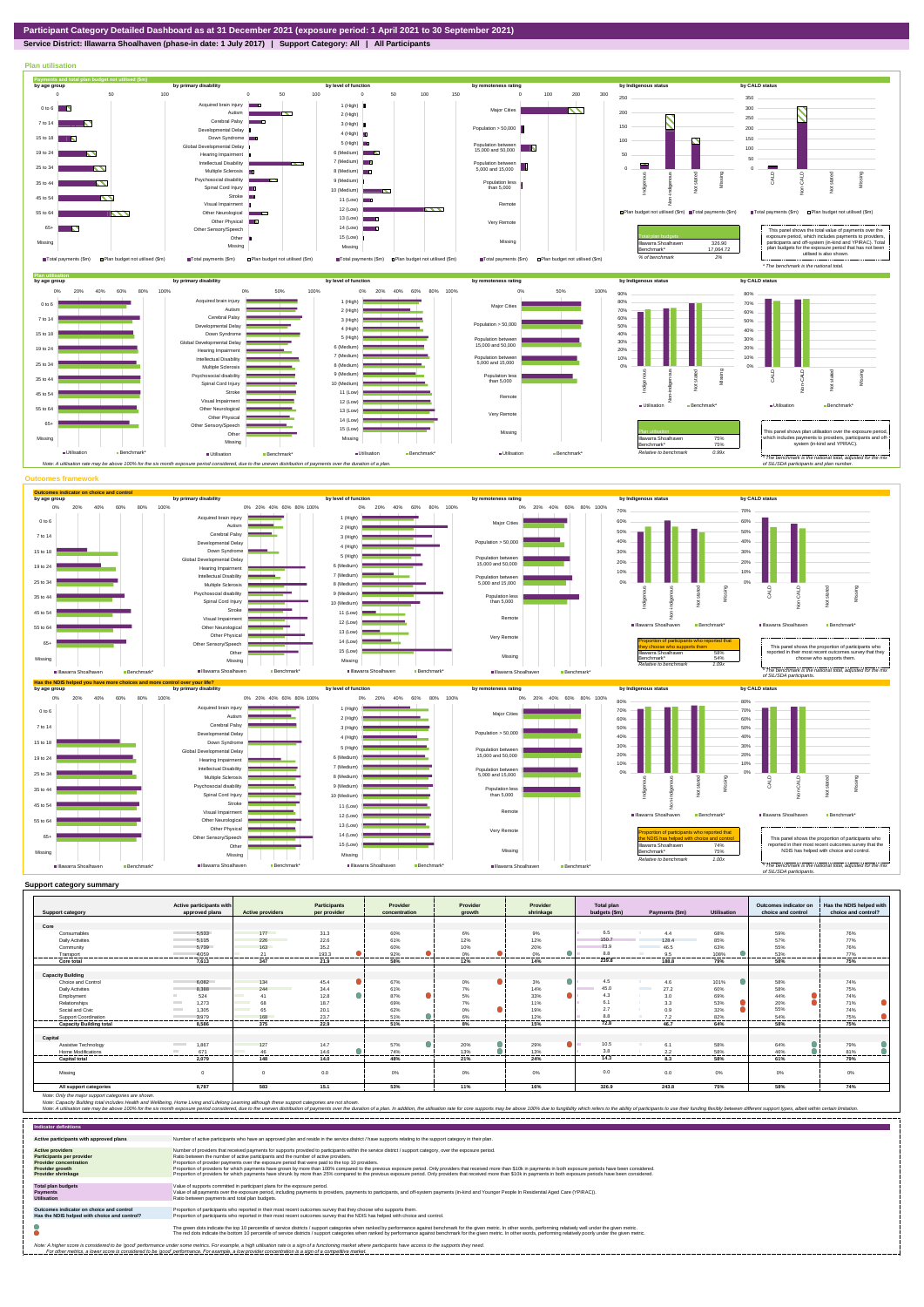**Service District: Illawarra Shoalhaven (phase-in date: 1 July 2017) | Support Category: All | Participants Receiving SIL/SDA**



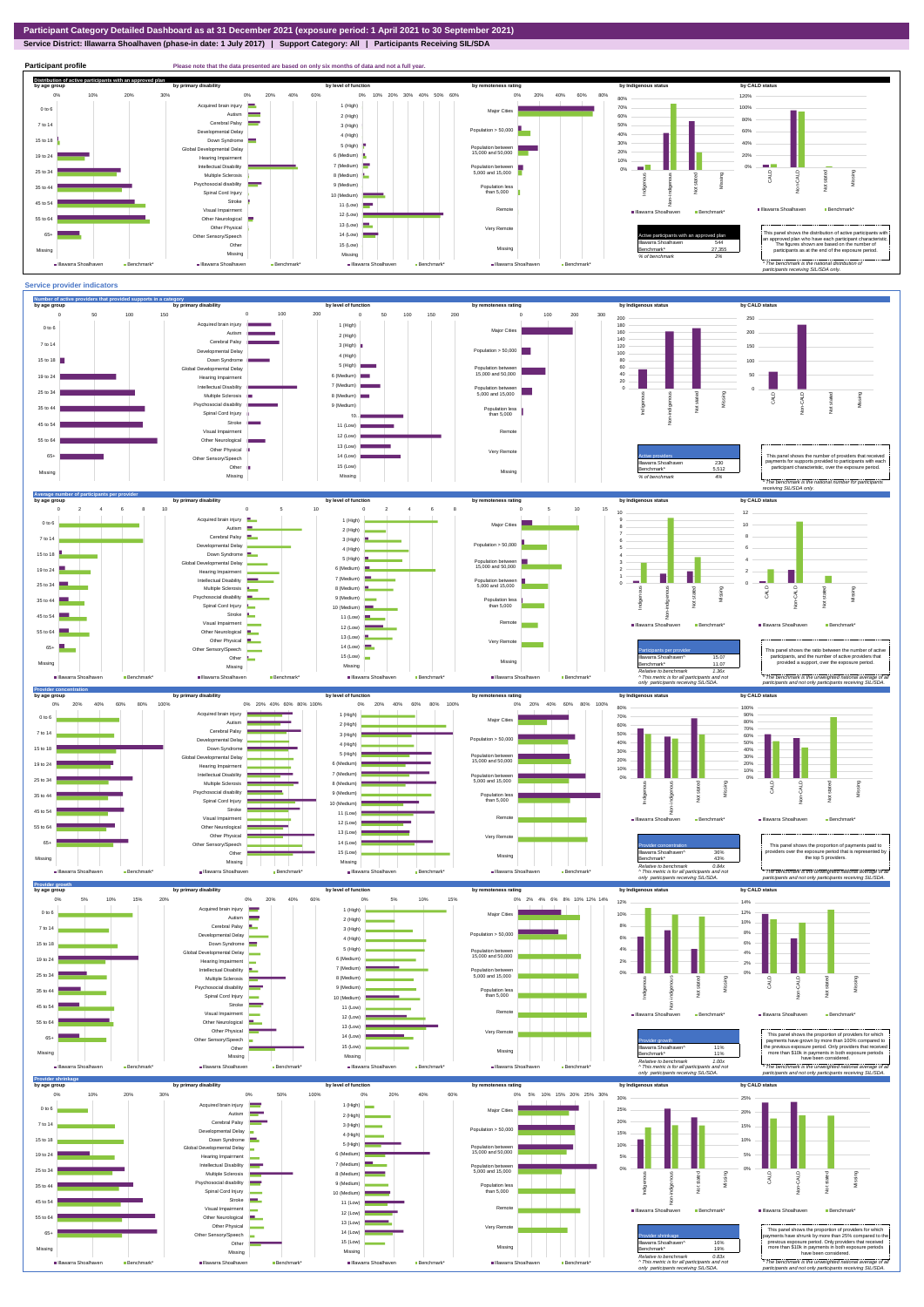

**Service District: Illawarra Shoalhaven (phase-in date: 1 July 2017) | Support Category: All | Participants Receiving SIL/SDA**



|                                                                                                                                                                                                       | Active participants with<br>approved plans | <b>Active providers</b> | <b>Participants</b><br>per provider | Provider      | Provider       | Provider  | <b>Total plan</b> |                  |                    | Outcomes indicator on<br>choice and control | Has the NDIS helped with                                                                                                                                                                                                       |
|-------------------------------------------------------------------------------------------------------------------------------------------------------------------------------------------------------|--------------------------------------------|-------------------------|-------------------------------------|---------------|----------------|-----------|-------------------|------------------|--------------------|---------------------------------------------|--------------------------------------------------------------------------------------------------------------------------------------------------------------------------------------------------------------------------------|
| <b>Support category</b>                                                                                                                                                                               |                                            |                         |                                     | concentration | growth         | shrinkage | budgets (\$m)     | Payments (\$m)   | <b>Utilisation</b> |                                             | choice and control?                                                                                                                                                                                                            |
| Core                                                                                                                                                                                                  |                                            |                         |                                     |               |                |           |                   |                  |                    |                                             |                                                                                                                                                                                                                                |
| Consumables                                                                                                                                                                                           | 468                                        | 74                      | 6.3                                 | 72%           | 0%             | 10%       | 0.9               | 0.6              | 64%                | 18%                                         | 80%                                                                                                                                                                                                                            |
| <b>Daily Activities</b>                                                                                                                                                                               | 543                                        | 91                      | 6.0                                 | 78%           | ۸<br>9%        | 23%       | 65.3              | 64.5             | 99%                | 19%                                         | 81%                                                                                                                                                                                                                            |
| Community                                                                                                                                                                                             | 537                                        | 64                      | 8.4                                 | 68%           | 4%             | 31%       | 14.5              | 9.3              | 64%                | 19%                                         | 81%                                                                                                                                                                                                                            |
| Transport<br>. <b>.</b>                                                                                                                                                                               | 531<br>                                    |                         | 75.9                                | 100%<br>      | 0%<br>-------- | 0%        | 0.7<br>-------    | 0.7<br>          | 91%<br>            | 18%<br>.                                    | 81%<br>---------                                                                                                                                                                                                               |
| Core total                                                                                                                                                                                            | 543                                        | 147                     | .<br>3.7                            | 72%           | 6%             | .<br>25%  | 81.4              | 75.0             | 92%                | 19%                                         | 81%                                                                                                                                                                                                                            |
| <b>Capacity Building</b>                                                                                                                                                                              |                                            |                         |                                     |               |                |           |                   |                  |                    |                                             |                                                                                                                                                                                                                                |
| Choice and Control                                                                                                                                                                                    | 389                                        | 37                      | 10.5                                | 78%           | 0%             | 0%        | 0.3               | 0.3              | 102%               | 19%                                         | 80%                                                                                                                                                                                                                            |
| <b>Daily Activities</b>                                                                                                                                                                               | 542                                        | 88                      | 6.2                                 | 66%           | 4%             | 4%        | 3.1               | 2.0              | 64%                | 19%                                         | 81%                                                                                                                                                                                                                            |
| Employment                                                                                                                                                                                            | 39                                         | 11                      | 3.5                                 | 98%           | 0%             | 83%       | 0.3               | 0.2<br>- 22      | 74%                | 24%                                         | 73%                                                                                                                                                                                                                            |
| Relationships                                                                                                                                                                                         | 362                                        |                         | 9.1                                 | 76%           | 19%            | 13%       | 2.2               | 1.3              | 62%                | 13%                                         | 79%                                                                                                                                                                                                                            |
| Social and Civic                                                                                                                                                                                      | 29                                         | 12                      | 2.4                                 | 98%           | 0%             | 100%      | 0.2               | 0.1              | 41%                | 34%                                         | 89%                                                                                                                                                                                                                            |
| Support Coordination                                                                                                                                                                                  | 542                                        | 58                      | 9.3                                 | 68%           | 0%             | 9%        | 14                | 1.2              | 87%                | 19%                                         | 80%                                                                                                                                                                                                                            |
| <b>Capacity Building total</b>                                                                                                                                                                        | 544                                        | 145                     | <br>3.8                             | 53%           | <br>8%         | <br>15%   | 7.7               | <br>5.3          | 69%                | ------<br>19%                               | 80%                                                                                                                                                                                                                            |
| Capital                                                                                                                                                                                               |                                            |                         |                                     |               |                |           |                   |                  |                    |                                             |                                                                                                                                                                                                                                |
| Assistive Technology                                                                                                                                                                                  | 242                                        | 40                      | 6.1                                 | 77%           | $0\%$          | 33%       | 1.4               | 0.8              | 56%                | 19%                                         | 80%                                                                                                                                                                                                                            |
| Home Modifications                                                                                                                                                                                    | 341                                        | 14                      | 24.4                                | 98%           | 0%             | 0%        | 2.1               | 1.2              | 56%                | 17%                                         | 79%                                                                                                                                                                                                                            |
| <b>Capital tota</b>                                                                                                                                                                                   | .<br>387                                   | 52                      | .<br>7.4                            | <br>75%       | -----<br>0%    | 16%       | 3.5               | ---------<br>2.0 | 56%                | ------<br>18%                               | 79%                                                                                                                                                                                                                            |
| Missina                                                                                                                                                                                               |                                            |                         | 0.0                                 | 0%            | 0%             | 0%        | 0.0               | 0.0              | 0%                 | 0%                                          | 0%                                                                                                                                                                                                                             |
| All support categories                                                                                                                                                                                | 544                                        | 230                     | 2.4                                 | 69%           | 6%             | 23%       | 92.6              | 82.3             | 89%                | 19%                                         | 80%                                                                                                                                                                                                                            |
| Note: Only the major support categories are shown.<br>Note: Capacity Building total includes Health and Wellbeing, Home Living and Lifelong Learning although these support categories are not shown. |                                            |                         |                                     |               |                |           |                   |                  |                    |                                             | Note: A utilisation rate may be above 100% for the six month exposure period considered, due to the uneven distribution of payments over the duration of a plan. In addition, the utilisation rate for core supports may be ab |

| <b>Indicator definitions</b>                                                                                                                 |                                                                                                                                                                                                                                                                                                                                                                                                                                                                                                                                                                                                                                                                                                                                                                                                                 |
|----------------------------------------------------------------------------------------------------------------------------------------------|-----------------------------------------------------------------------------------------------------------------------------------------------------------------------------------------------------------------------------------------------------------------------------------------------------------------------------------------------------------------------------------------------------------------------------------------------------------------------------------------------------------------------------------------------------------------------------------------------------------------------------------------------------------------------------------------------------------------------------------------------------------------------------------------------------------------|
| Active participants with approved plans                                                                                                      | Number of active participants who have an approved plan and reside in the service district / have supports relating to the support category in their plan.                                                                                                                                                                                                                                                                                                                                                                                                                                                                                                                                                                                                                                                      |
| <b>Active providers</b><br>Participants per provider<br><b>Provider concentration</b><br><b>Provider growth</b><br><b>Provider shrinkage</b> | Number of providers that received payments for supports provided to participants within the service district / support category, over the exposure period,<br>Ratio between the number of active participants and the number of active providers.<br>Proportion of provider payments over the exposure period that were paid to the top 10 providers.<br>Proportion of providers for which payments have grown by more than 100% compared to the previous exposure period. Only providers that received more than \$10k in payments in both exposure periods have been considered.<br>Proportion of providers for which payments have shrunk by more than 25% compared to the previous exposure period. Only providers that received more than \$10k in payments in both exposure periods have been considered. |
| <b>Total plan budgets</b><br>Payments<br><b>Utilisation</b>                                                                                  | Value of supports committed in participant plans for the exposure period.<br>Value of all payments over the exposure period, including payments to providers, payments to participants, and off-system payments (in-kind and Younger People In Residential Aged Care (YPIRAC)).<br>Ratio between payments and total plan budgets.                                                                                                                                                                                                                                                                                                                                                                                                                                                                               |
| Outcomes indicator on choice and control<br>Has the NDIS helped with choice and control?                                                     | Proportion of participants who reported in their most recent outcomes survey that they choose who supports them.<br>Proportion of participants who reported in their most recent outcomes survey that the NDIS has helped with choice and control.                                                                                                                                                                                                                                                                                                                                                                                                                                                                                                                                                              |
|                                                                                                                                              | The green dots indicate the top 10 percentile of service districts / support categories when ranked by performance against benchmark for the given metric. In other words, performing relatively well under the given metric.<br>The red dots indicate the bottom 10 percentile of service districts / support categories when ranked by performance against benchmark for the given metric. In other words, performing relatively poorly under the given metri                                                                                                                                                                                                                                                                                                                                                 |
|                                                                                                                                              | Note: A higher score is considered to be 'good' performance under some metrics. For example, a high utilisation rate is a sign of a functioning market where participants have access to the supports they need.<br>For other metrics, a lower score is considered to be 'good' performance. For example, a low provider concentration is a sign of a competitive market.                                                                                                                                                                                                                                                                                                                                                                                                                                       |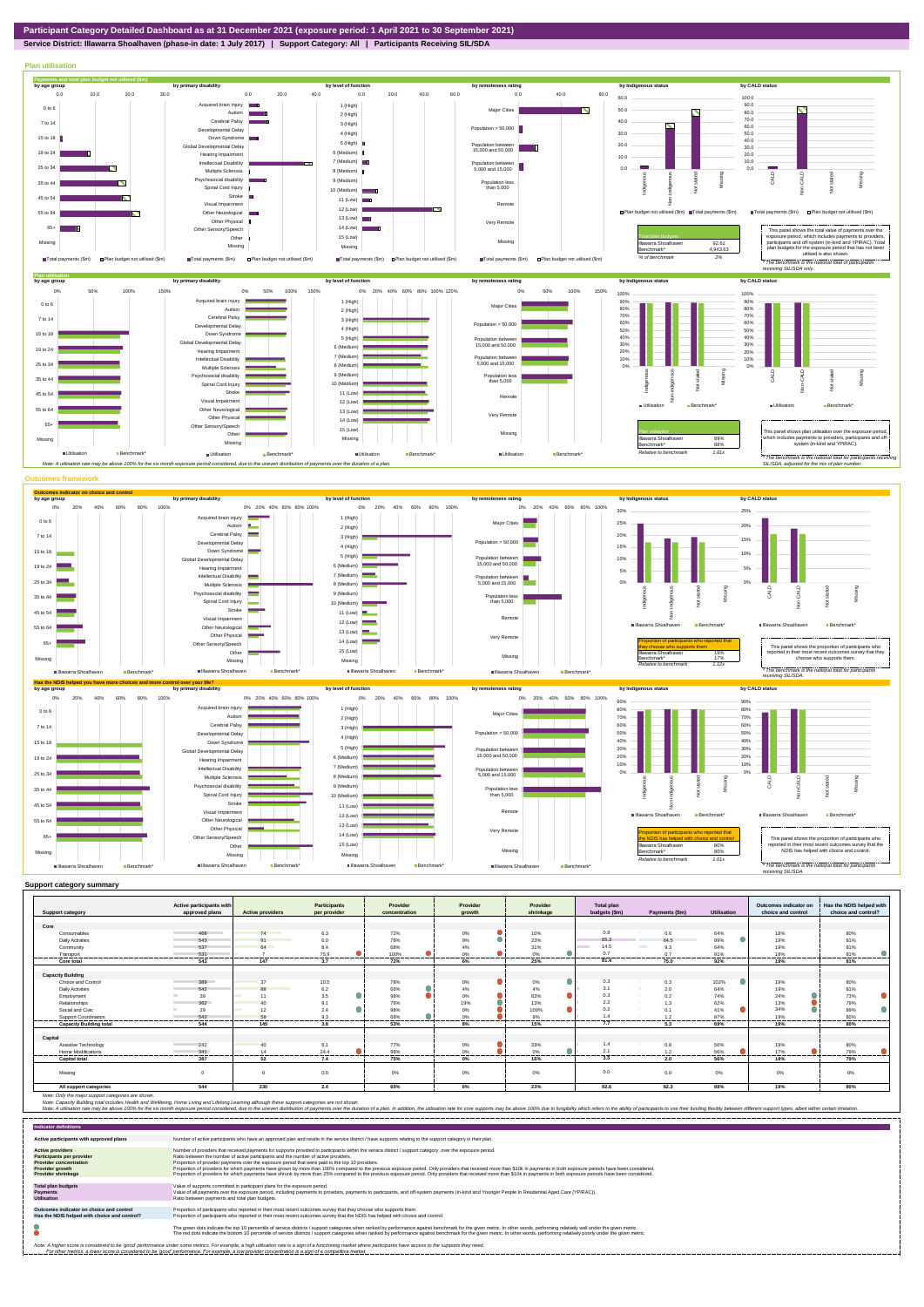**Service District: Illawarra Shoalhaven (phase-in date: 1 July 2017) | Support Category: All | Participants Not Receiving SIL/SDA**

**Participant profile Please note that the data presented are based on only six months of data and not a full year. Distribution of active participants with an approved plan** by age group by primary disability by remoteness rating by hdigenous status by CALD status 0% 5% 10% 15% 20% 25% 0% 20% 40% 60% 80% 0% 10% 20% 30% 0% 20% 40% 80% 100% d brain injury 90% 1 (High)  $\blacksquare$ 70% 0 to 6 Major Cities 80% ÷. Autism **III** 2 (High) 60% 70% Cerebral Palsy 60% 7 to 14 3 (High) 50% Population > 50,000 ental Delay 40% 40% 50% 4 (High) 15 to 18 Down Syndrome 5 (High) 30% 30% Global Developmental Delay Population between 15,000 and 50,000 20% 20% 6 (Medium) 19 to 24 Hearing Impairment  $\equiv$ 10% 10% п. n e Intellectual Disability 7 (Medium) 0% Population between 5,000 and 15,000 0% Missing 25 to 34 Multiple Sclerosis CALD Non-CALD 8 (Medium) anous Non-indigenous .<br>cial disability Missing Indigeno 9 (Medium) Population less than 5,000  $\overline{z}$ 35 to 44  $\frac{1}{2}$ Spinal Cord Injury Ť 10 (Medium) Stroke 45 to 54 ÷ å 11 (Low) Remote Illawarra Shoalhaven Benchmark Visual Impairment Illawarra Shoalhaven Benchmark' 12 (Low) 55 to 64 Other Neurological 13 (Low) ÷ Other Physical Very Remote Active participants with an approved plan This panel shows the distribution of active participants with an approved plan who have each participant characteristic. 65+ Sensory/Speech 14 (Low) Other 15 (Low) Illawarra Shoalhaven 8,243 The figures shown are based on the number of participants as at the end of the exposure period. Missing  $457,345$ Missing Missing Missing *% of benchmark 2% The benchmark is the natio participants not receiving SIL/SDA only.* Illawarra Shoalhaven Benchmark\* Illawarra Shoalhaven Benchmark ■Illawarra Shoalhaven Benchmark Illawarra Shoalhaven Benchmark